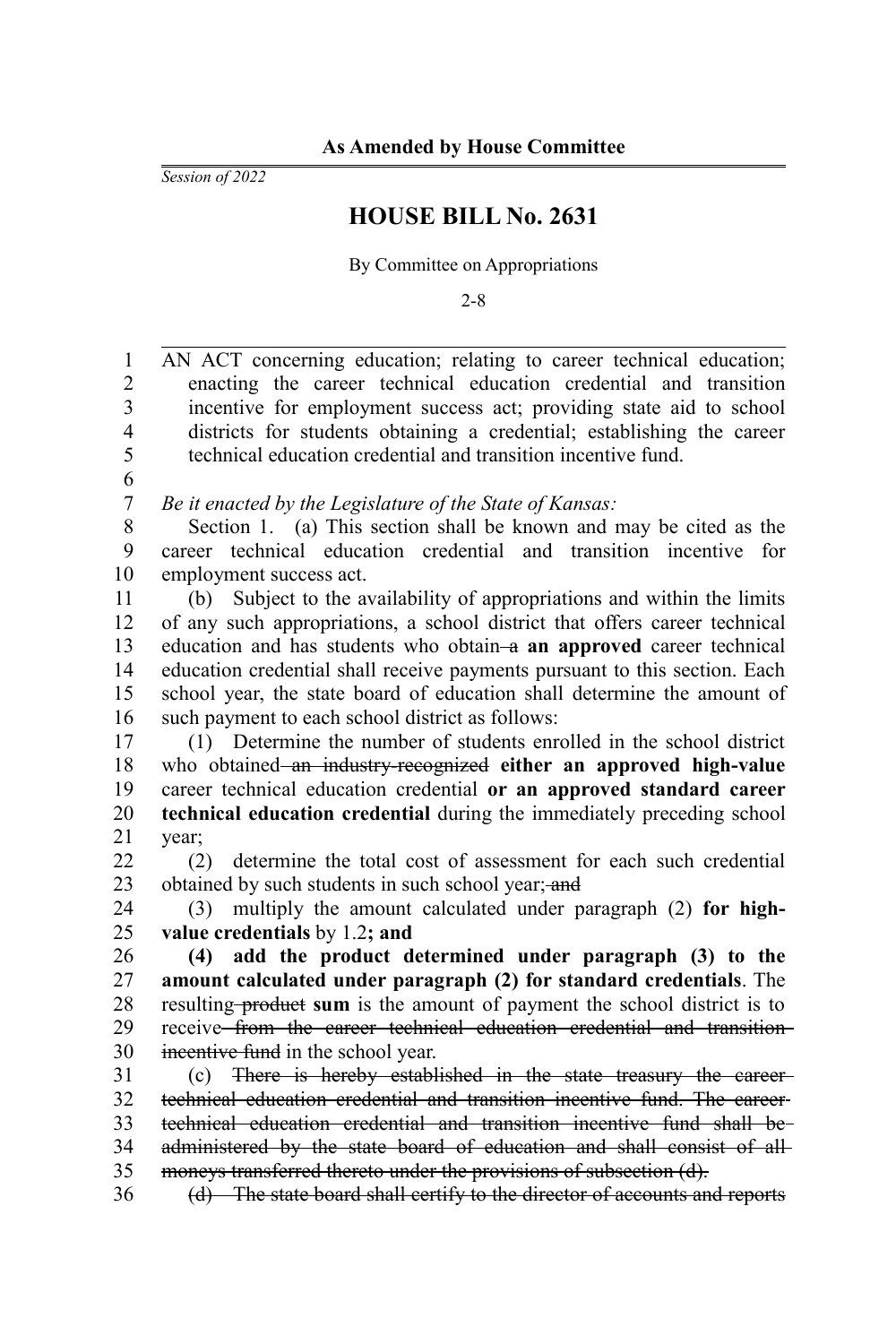the aggregate amount of payments determined under the provisions of 1

subsection (b), and an amount equal thereto shall be transferred by the director from the state general fund to the career technical educationcredential and transition incentive fund for distribution to school districts. All transfers made in accordance with the provisions of this subsectionshall be considered to be demand transfers from the state general fund **(1) On or before July 31, 2022, and each July 31 thereafter, the state board of education, after consultation with the secretary of labor, the secretary of commerce and representatives of industries that recognize career technical education credentials, shall approve a list of highvalue industry-recognized credentials and a list of standard industryrecognized credentials.** 2 3 4 5 6 7 8 9 10 11 12

**(2) For purposes of determining state aid under subsection (b), a standard career technical education credential shall only be included if the credential is obtained by a student who:** 13 14 15

**(A) Has an individualized education program (IEP) or a 504 plan at the time the credential is obtained; or** 16 17

**(B) is otherwise identified as a student who has obtained such credential in the discretion of the school district**. 18 19

(e)**(d)** Payments from the career technical education credential and transition incentive fund shall be distributed to school districts at times determined by the state board of education. The state board of education shall certify to the director of accounts and reports the amount due each school district, and the director of accounts and reports shall draw a warrant on the state treasury payable to the treasurer of the school district. Upon receipt of the warrant, the treasurer of the school district shall credit the amount thereof to the career technical education fund of the school district to be used for the purposes of such fund**, except that, of the amount credited to such fund, the school district shall expend such moneys first for the cost of assessments for those credentials described in subsection (c)**. 20 21 22 23 24 25 26 27 28 29 30 31

**(e) As used in this section, the term "school district" means: Abilene school district (U.S.D. no. 435); Attica school district (U.S.D. no. 511); Burrton school district (U.S.D. no. 369); Chaparral school district (U.S.D. no. 361); Cheney school district (U.S.D. no. 268); Circle school district (U.S.D. no. 375); Clearwater school district (U.S.D. no. 264); Deerfield school district (U.S.D. no. 216); DeSoto school district (U.S.D. no. 232); Dodge City school district (U.S.D. no. 443); El Dorado school district (U.S.D. no. 490); Eureka school district (U.S.D. no. 389); Goodland school district (U.S.D. no. 352); Great Bend school district (U.S.D. no. 428); Haysville school district (U.S.D. no. 261); Hesston school district (U.S.D. no. 460); Hugoton school district (U.S.D. no. 210); Humboldt school district (U.S.D. no. 258);** 32 33 34 35 36 37 38 39 40 41 42 43